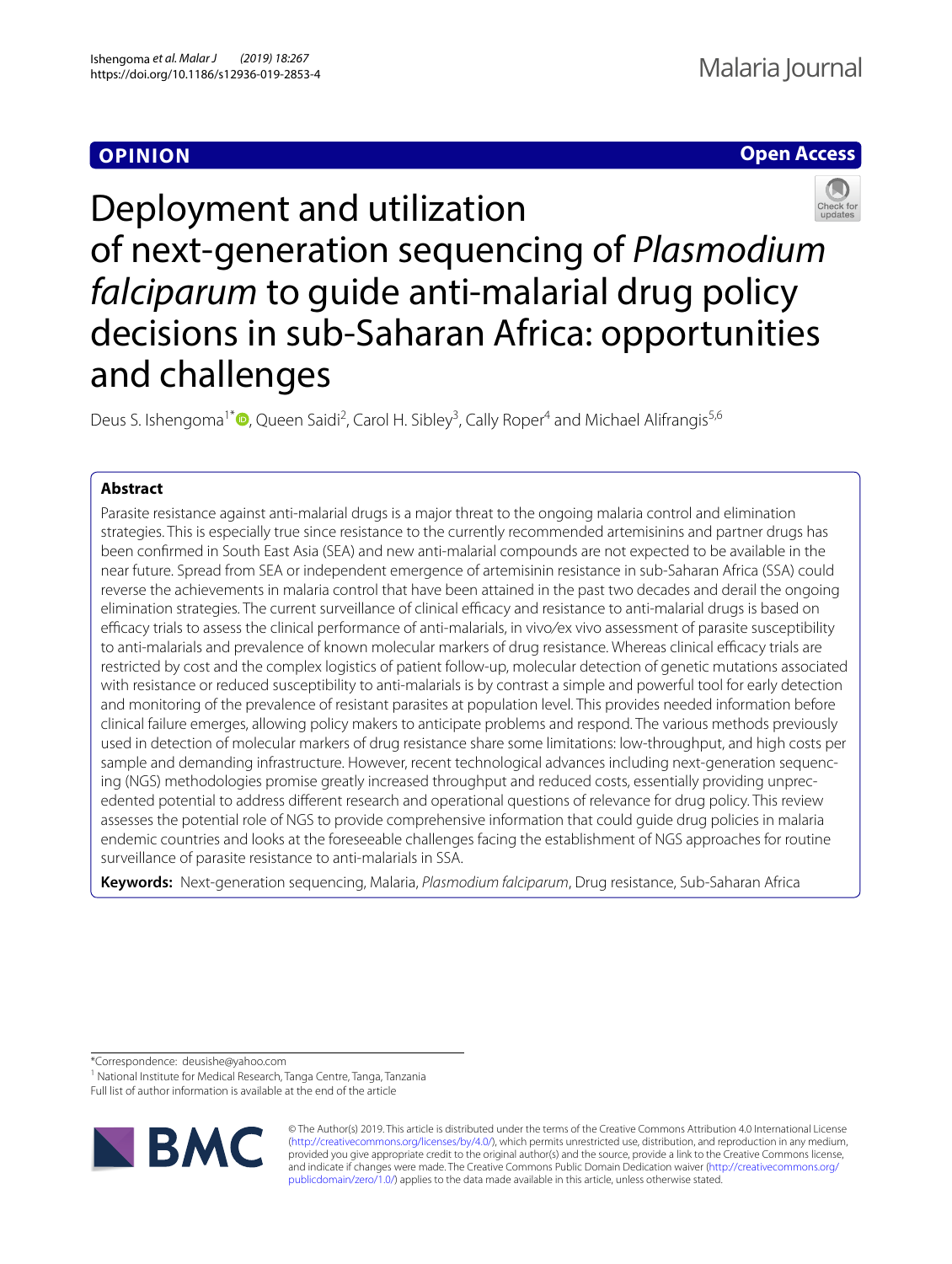## **Background**

The Global Technical Strategy for malaria (GTSm) 2016–2030 ([https://www.who.int/malaria/publications/](https://www.who.int/malaria/publications/atoz/9789241564991/en/) [atoz/9789241564991/en/](https://www.who.int/malaria/publications/atoz/9789241564991/en/)) was formulated by the World Health Organization (WHO) to provide a framework to guide endemic counties toward malaria elimination. It sets out targets for the coming decade which include; 90% reduction of global malaria mortality and case incidence by 2030 (compared to 2015); eliminating malaria in at least 35 countries; and preventing re-introduction of malaria in all countries that are disease-free  $[1]$  $[1]$ . The interventions recommended by GTSm include current vector control methods [with long-lasting insecticidetreated bed nets (LLINs) and/or insecticide-treated bed nets (ITNs), and indoor residual spraying (IRS)] and efective case management [involving prompt diagnosis with rapid diagnostic tests (RDTs) and treatment using artemisinin-based combination therapy (ACT)]. GTSm also recommends promoting and implementing malaria surveillance as a core intervention [[1](#page-7-0)]. However, the impact of these interventions on malaria burden will be undermined by insufficient funding for malaria  $[2]$  $[2]$ , weak health systems [\[3](#page-7-2), [4\]](#page-7-3), resistance to insecticides by *Anopheles* vectors [[5\]](#page-7-4) and emergence of parasites resistant to commonly used anti-malarials [[6\]](#page-7-5). Drug resistance is primarily a challenge facing control of the *Plasmodium falciparum* species, and includes resistance to artemisinins  $[7-9]$  $[7-9]$  and partner drugs  $[10, 11]$  $[10, 11]$  $[10, 11]$  $[10, 11]$  $[10, 11]$ , arising in South East Asia (SEA). In particular, the threat to ACT efficacy calls for sustained surveillance to ensure prompt detection of resistance emergence and containment of its spread to other endemic countries and particularly to sub-Saharan Africa (SSA), where it is still highly efective.

Thus, parasite resistance to anti-malarial drugs is a major obstacle to current initiatives for efective control and elimination of malaria. Drug pressure is the key factor driving the emergence and spread of resistant parasites. However, other factors (related to human host, mosquito vectors and the parasites) and conditions leading to malaria treatment failure may also contribute to development of resistance [[12](#page-7-10)].

Assessment and/or confrmation of resistance to antimalarial drugs is usually determined by therapeutic efficacy studies (TES) in which the clinical efficacy of different drugs is assessed. This remains the gold standard for guiding formulation of malaria treatment policies [[13\]](#page-7-11). However, TES are challenging to implement on a regular basis due to costs and issues related to logistics [[12\]](#page-7-10). Alternatively, ex vivo/in vitro laboratory assessment of sensitivity of *P. falciparum* feld isolates to antimalarial compounds is possible and has the advantage that parasite susceptibility to individual drugs is obtained without interference or confounding by host immunity. However, the methodology is available only where there is adequate laboratory infrastructure and skilled human resources, and furthermore it cannot assess susceptibility to drug combinations [[14\]](#page-7-12).

Drug susceptibility in *P. falciparum* populations is infuenced by specifc mutations [single nucleotide polymorphisms (SNPs)] or to a lesser extent, amplifcations of certain genes leading to copy number variants (CNVs) in the *P. falciparum* genome [\[15](#page-7-13), [16](#page-7-14)]. By consecutive measurement of the occurrence of these molecular markers of drug resistance within populations, efective surveillance of temporal changes and geographical spread is feasible. A strong and reliable surveillance framework which uses molecular markers could potentially inform drug policy and support timely intervention to forestall widespread treatment failure. However, until now, the operational relevance of molecular markers of resistance for drug policy has also been limited to the few areas where surveillance is adequate. Thus, without investment in largescale routine sampling of malaria parasites across malaria endemic regions, the provision of timely, comprehensive molecular surveillance data to guide policy has been out of reach in SSA.

Over the past three decades, molecular surveillance has largely relied on traditional low throughput genotyping methods to generate data and map the status of parasite resistance to diferent anti-malarial drugs [\[17](#page-7-15)]. Due to recent technological advancement and reduction in the costs, next-generation sequencing (NGS) methods have the potential to address diferent research and operational questions in a timely manner. In particular, these methods could support high quality biological and epidemiological studies, including tracking resistance to anti-malarial drugs. However, the methods need to be refned and tailored to address the operational challenges, which currently limit their application in SSA. An adaptive system would generate information to guide the choice, implementation and use of efective anti-malarial drugs in SSA.

This review paper explores opportunities and challenges of using new genomic screening tools and associated bioinformatic analysis to the surveillance of parasite resistance to anti-malarials. The goal is to outline what may be required for this approach to become operational and guide drug policy in malaria endemic countries in the future.

## **A brief historical perspective of the evolution of anti‑malarial drug resistance**

Resistance has been described for most currently available drugs, although the intensity and geographic extent of resistance is not always known. The mechanisms of resistance and *P. falciparum* genes involved have been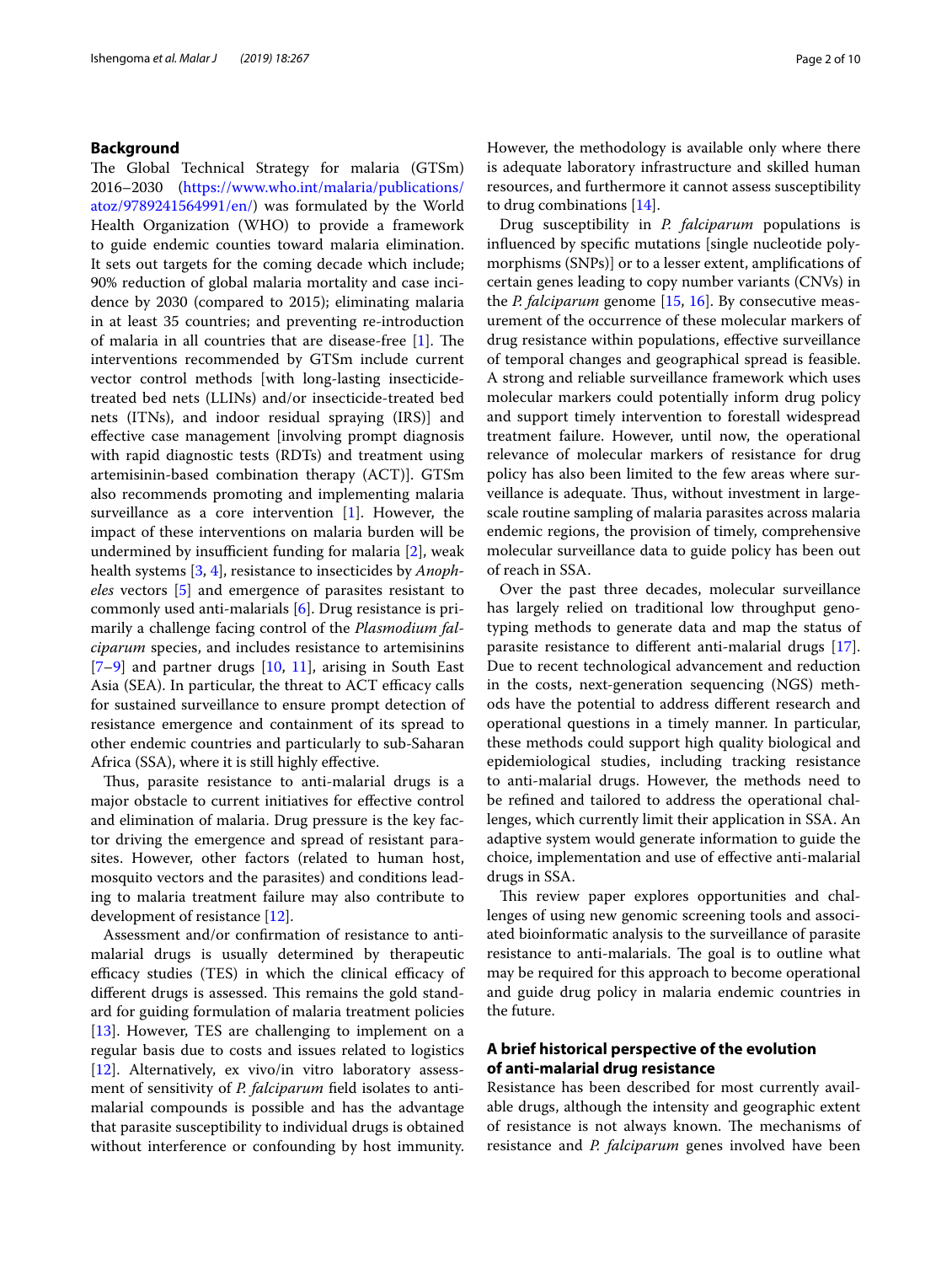the subject of intensive research. For chloroquine (CQ), resistance developed almost immediately in *P. falciparum* populations following its frst introduction in the late 1940s. Resistance to CQ initially emerged in Cambodia, Thailand and Colombia most likely because CQ was used there both for direct treatment and indirectly (in cooking salt), and in mass drug administration [\[18](#page-7-16), [19\]](#page-7-17). From SEA, CQ resistant parasites spread towards the west and reached East Africa through India in the late 1970s [[20](#page-7-18), [21\]](#page-7-19). As CQ resistance spread in Africa, mortality increased at an alarming rate, with as high as sixfold higher death rates in children under 5 in some countries such as Senegal [\[22](#page-7-20)].

*Plasmodium falciparum* resistance to the antifolate combination, sulfadoxine/pyrimethamine (SP) has also been widely reported. The pattern of emergence and spread of resistance to SP was similar to that of CQ; emerging in SEA and then spreading to East Africa [\[23](#page-7-21)]. Although resistance to SP is widespread in Africa, the intensity of resistance is higher in the east compared to West Africa, refecting its emergence and dispersal pattern [\[24,](#page-7-22) [25](#page-7-23)].

Artemisinins were originally developed from natural compounds in China in the 1970s and are highly efective at killing *P. falciparum*. ACT containing an artemisinin compound and a partner drug (mainly lumefantrine, amodiaquine and recently, piperaquine) was promoted by the WHO in the 2000s for the treatment of uncomplicated falciparum malaria [[26\]](#page-7-24). Artemisinin-based combinations, namely artemether–lumefantrine, artesunate–amodiaquine and dihydroartemisinin–piperaquine are currently used in all SSA countries against uncomplicated falciparum malaria [[2\]](#page-7-1). In these combinations, the rapidly-eliminated artemisinin component rapidly clears most of the parasites, and the remaining parasites are killed by the longer acting partner drug. However, reports from SEA showed that parasites have evolved partial resistance to artemisinins observed as a much slower rate of parasite clearance after artemisinin exposure  $[7-9, 27, 28]$  $[7-9, 27, 28]$  $[7-9, 27, 28]$  $[7-9, 27, 28]$  $[7-9, 27, 28]$  $[7-9, 27, 28]$ . Moreover, resistance to key partner drugs such as mefoquine and piperaquine is now widespread [\[10](#page-7-8), [11](#page-7-9)].

## **Molecular markers and anti‑malarial drug resistance**

Molecular markers associated with reduced response to particular drugs have been identifed for diferent antimalarials including CQ, SP, artemisinins and partner drugs used in ACT (Table  $1$ ). These markers can serve as simple and useful tools in screening for emergence of resistance and assessing its spread.

In brief, single nucleotide polymorphisms (SNPs) in the *P. falciparum* chloroquine resistance transporter-gene (*pfcrt*) cause resistance to CQ [[29,](#page-7-27) [30](#page-7-28)]. Mutations and gene amplifcations in *P. falciparum* multidrug resistance 1 (*pfmdr1)* gene afect susceptibility to CQ and other 4- amino quinolones (quinine and mefoquine) as well as structurally unrelated anti-malarial drugs, such

<span id="page-2-0"></span>**Table 1 Main molecular markers associated with reduced response to diferent anti-malarial drugs**

| Anti-malarial drugs             | <b>Genes involved</b> | <b>Specific mutations</b>                                     | <b>References</b> |
|---------------------------------|-----------------------|---------------------------------------------------------------|-------------------|
| Artemisinins                    |                       |                                                               |                   |
| Artemisinin and its derivatives | pfk13                 | Confirmed/validated SNPs in the propeller domain <sup>a</sup> | [43, 44, 46, 47]  |
| 4-Amino guinolones              |                       |                                                               |                   |
| Amodiaguine                     | pfcrt/pfmdr1          | pfmdr1: 86Y/Y184/1246Y                                        | [52, 53]          |
|                                 |                       | pfcrt codons 72-76 (CVIET/SVMNT)                              | [52, 54]          |
| Chloroquine                     | pfcrt/pfmdr1          | pfcrt codons 72-76 (CVIET/SVMNT)                              | [15, 55, 56]      |
|                                 |                       | pfmdr1: 86Y/Y184/1246Y                                        | [15, 52, 53]      |
| Mefloquine                      | pfmdr1                | Increased pfmdr1 CNV                                          | [57, 58]          |
| Piperaquine                     | Plasmepsin 2/pfcrt    | Increased pm2 CNV                                             | [59, 60]          |
|                                 |                       | pfcrt codons H95Y, F145I, M343L, G353L                        | $[61 - 63]$       |
| Antifolate drugs                |                       |                                                               |                   |
| Pyrimethamine                   | pfdhfr                | pfdhfr: 511/59R/108N                                          | [33, 35, 42]      |
| Sulfadoxine                     | pfdhps                | pfdhps:436A/437G/540E/581G                                    | [35, 42]          |
| Others                          |                       |                                                               |                   |
| Lumefantrine                    | pfmdr1/pfcrt          | pfmdr1:N86/184F/D1246 or increased CNV                        | [32, 53, 57, 64]  |
|                                 |                       | pfcrt codons 72-76 (CVMN <b>K)</b>                            | [32, 65]          |

*pfk13* , *Plasmodium falciparum* kelch 13 gene; *pfcrt*, *P. falciparum* chloroquine resistance transporter; *pfmdr1* , *P. falciparum* multidrug resistance 1; pfdhfr, *P. falciparum* dihydrofolate reductase; *pfdhps*, *P. falciparum* dihydropteroate synthase; CNV, copy number variants

<sup>a</sup> SNPs at codons F446**I**, N458**Y**, M476*I*, Y493**H**, R539**T**, I543**T,** P553L, R561H and C580**Y** have been validated as markers associated with partial resistance to artemisinins whiles others have been reported as confrmed markers [\[6,](#page-7-5) [45](#page-8-0)[–47\]](#page-8-1)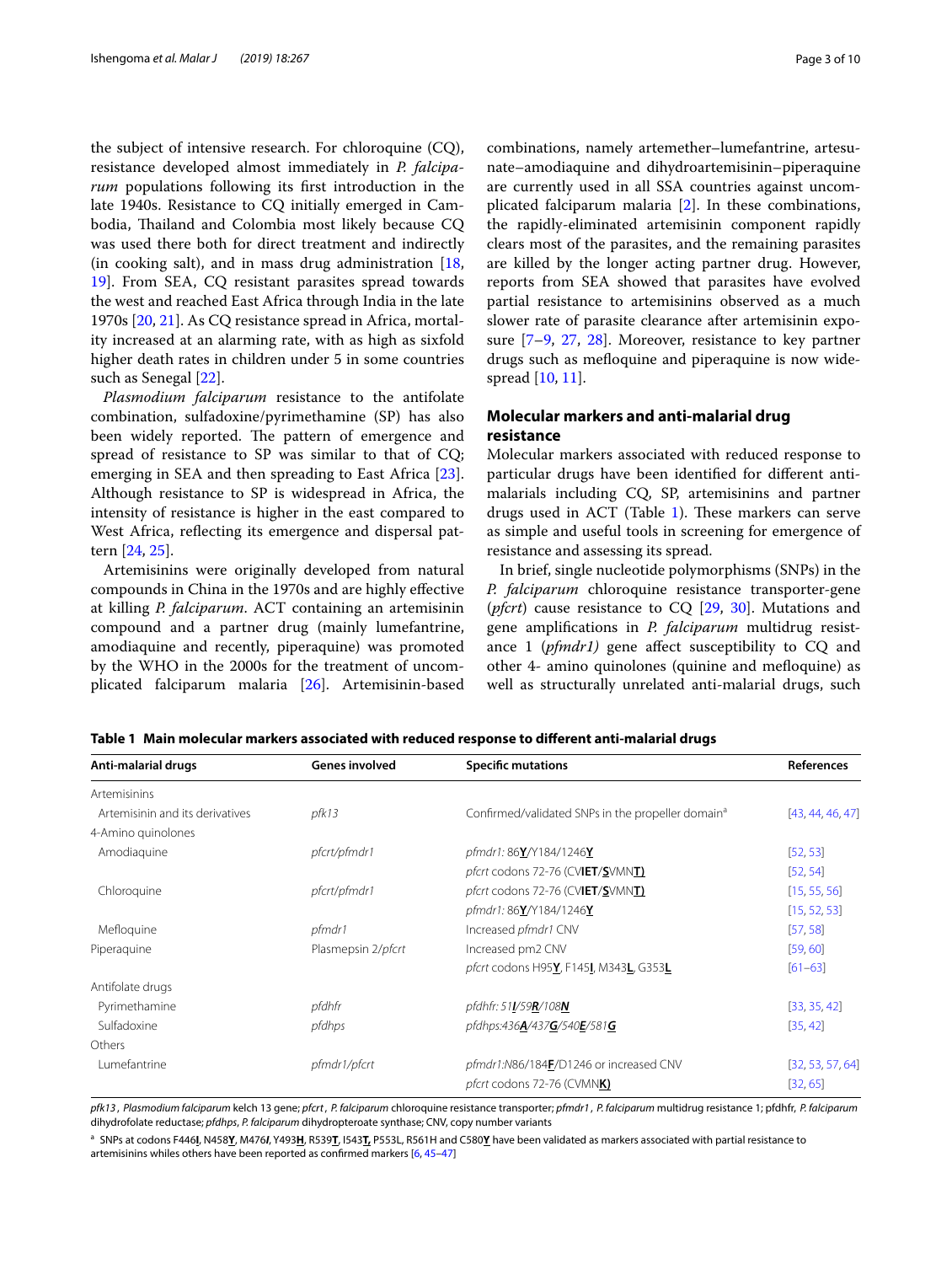as artesunate and lumefantrine [\[31](#page-7-33), [32\]](#page-7-32). Antifolates, such as SP act through sequential and synergistic inhibition of two key enzymes involved with folate biosynthesis. Pyrimethamine and related compounds inhibit the step mediated by dihydrofolate reductase (DHFR) [\[33](#page-7-29), [34](#page-7-34)], while sulfones and sulfonamides inhibit the step mediated by dihydropteroate synthase (DHPS) [\[35](#page-7-30), [36\]](#page-7-35). Mutations in *P. falciparum pfdhfr* and *pfdhps* genes directly reduce enzyme susceptibility causing resistance to pyrimethamine and sulfadoxine, respectively [[37](#page-7-36)[–41](#page-7-37)]. Diferent combinations of mutations in these genes have been associated with varying degrees of resistance to antifolate combinations [\[42](#page-7-31)]. A number of single nucleotide polymorphisms (SNPs) in the *P. falciparum kelch 13* gene (*pfk13*) have been shown to confer partial resistance to artemisinins [\[43](#page-8-2), [44](#page-8-3)]; and some mutations (see Table [1](#page-2-0)) have been associated with slow clearance that characterizes the partial parasite resistance to artemisinins in SEA [[6,](#page-7-5) [45](#page-8-0)[–47\]](#page-8-1).

These very specific genetic changes are defined by their association of a specifc parasite genotype with response to a particular drug in the laboratory. These associations suggest that the prevalence of a certain genotype among the parasites in a location may be a useful surrogate to predict the efficacy of the drug to cure malaria patients who carry those parasites. This expectation was robustly supported in early studies of parasites that carried a particular combination of mutations in *pfdhfr* and *pfdhps* [[42\]](#page-7-31). However, other studies have not always observed such associations, most likely because of confounding factors, such as acquired immunity [[48](#page-8-18)[–50](#page-8-19)].

The predictive relevance of the molecular markers to the clinical outcome of anti-malarial treatment has been difficult to establish for the artemisinins and their partner drugs. That is partly because the parasite resistance to the drug may result only indirectly from the associated genetic change in the parasite. Even more important, the response of a malaria patient to drug treatment is strongly dependent on other confounding factors such as acquired immunity mentioned above but as well, parasite biomass, pharmacokinetics, and patient compliance to the treatment protocol. These factors also have a major efect to the treatment outcome apart from the intrinsic parasite resistance [\[10](#page-7-8), [51](#page-8-20)].

## **Impact of molecular markers on drug policy**

Although molecular markers of resistance to CQ, and sulfadoxine–pyrimethamine were discovered and used in mapping of resistance to these drugs (see for instance <https://www.drugresistancemaps.org>and [https://www.](https://www.wwarn.org/tracking-resistance) [wwarn.org/tracking-resistance\)](https://www.wwarn.org/tracking-resistance), they have been of limited operational value because these markers were described only after resistance was already widespread. There are just two examples of molecular surveillance being incorporated into WHO recommendations for national policy guidelines. Both are related to the WHO recommendations for SP to be used as prophylactic intermittent preventive treatment, frstly in infants (IPTi)  $[66]$  $[66]$  and secondly in pregnant women (IPTp)  $[67]$ . The data are most clear for IPTp. In 2012, administration of SP was recommended for all women in the second and third trimesters of pregnancy because it was demonstrated that babies born to women who receive this preventative treatment had signifcantly higher birth weight and better survival during the neonatal period [[68](#page-8-23), [69](#page-8-24)]. However, these early studies were carried out at a time when SP treatment of malaria disease was still efficacious and the prevalence of the markers of SP resistance in parasite populations was correspondingly low in most regions [[69\]](#page-8-24). As the prevalence of the resistance markers rose, this signaled that SP efficacy was falling and soon fell below the standard for adequate clinical treatment; SP was no longer recommended for treatment of uncomplicated malaria.

However, further studies on SP-IPTp showed that it was still benefcial as prophylactic during pregnancy despite high levels of SP resistance, as measured by prevalence of parasites carrying both triple mutant *pfdhfr* and double mutant *pfdhps* alleles analysed in a wide range of locations  $[70]$ . The policy question then became "at what prevalence of SP resistance is even the preventative effect of SP gone?" There was a clear regional difference between West Africa where triple mutant *pfdhfr* and single mutant *pfdhps* parasites were most common and IPTp remained protective. But protection was less clear in East Africa where parasites carrying both triple mutant *pfdhfr* and double mutant *pfdhp*s (often called the triple-double) were in certain limited areas accompanied by an additional *pfdhps* mutation 581G [\[70\]](#page-8-25). Studies conducted in North-eastern Tanzania, in an area with high prevalence of *pfdhps* 581G mutation, reported that IPTp was associated with an increased proportion of infections carrying *pfdhp*s 581G mutations, increased level of parasitaemia, and more intense placental infammation [[71\]](#page-8-26). Another study later showed that women infected with highly resistant parasites (with triple mutations at *pfdhp*s) had babies with low birthweight as compared to women infected with less resistant parasites. However, the impact of such infections with triple *pfdhp*s mutants remained inconclusive as observations have been based on limited sample sizes and IPTp with SP has continued to be used in the same and other areas with highly resistant parasites.

After considerable discussion, a WHO committee recommended that the prevalence of the triple double parasites in a site should be used to defne a threshold above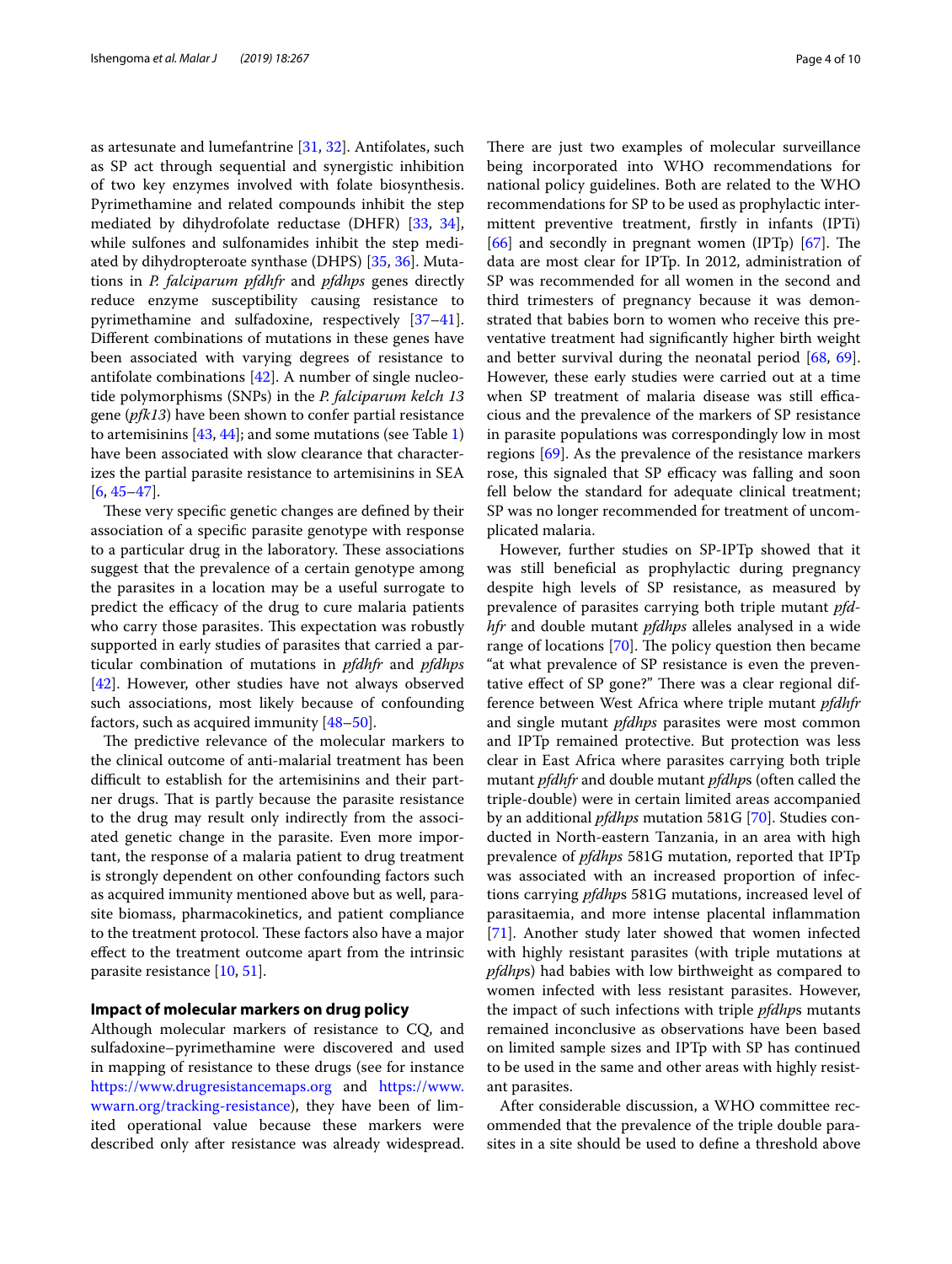which SP IPTp should no longer be recommended for IPTp, as it would have minimal protective value when marker prevalence indicated resistance was too high [\[67](#page-8-22)]. This history demonstrated the potential value of molecular markers of SP resistance and how it might be used to guide clinical recommendation.

After identifcation of the *pfk13*-propeller locus as a marker of partial resistance to artemisinins, many molecular studies have been done in Africa. Reports of low prevalence of many diferent mutations in *pfk13* have been published from many endemic countries but in general, little evidence of slow parasite clearance has been gathered  $[6, 45-47]$  $[6, 45-47]$  $[6, 45-47]$  $[6, 45-47]$  $[6, 45-47]$ . In this important case, molecular surveillance has the potential to provide policy makers with a forecast of impending problems, rather than confirmation of an already existing one  $[71]$ . The molecular approach is especially valuable, since ACT is very widely used, so drugs are used in combination. For example, molecular surveillance can suggest that a partner drug is losing efficacy even when it is still apparently clinically efective when used in combination with an artemisinin. Conversely, recent reports show increasing prevalence of plasmepsin copy numbers (which is a marker of resistance to piperaquine in SEA) despite recent introduction of piperaquine in Africa [[72\]](#page-8-27).

Overall, surveillance of molecular markers of resistance to drugs currently in use have the operational potential to inform drug policy makers on the status of drug resistance at local, national and regional level. If done proactively, surveillance of molecular markers can provide advanced warning of increased prevalence of parasite resistant to drugs in use in a region. With this information, necessary changes in policy can be put in place to limit malaria attributed morbidity caused by failing drugs.

## **Opportunities, challenges and priorities for application of next generation sequencing (NGS) in drug resistance surveillance**

In order to provide policy-makers with annotated and timely molecular data of relevance, several prerequisites and processes have to be established and molecular analyses of drug resistance will play a central role. Different methods for detection of drug resistance markers have been developed in the last three decades and most of them have been established in various laboratories in SSA. These methods are all based on PCR, followed by various methodologies to identify the relevant SNPs or copy numbers (including PCR-RFLP, PCR-SSOP-ELISA, real-time PCR, LAMP and custom DNA micro-arrays) and a comparative assessment of these techniques was recently presented  $[17]$  $[17]$ . The major limitation of most of the current methods is low throughput, despite the short

turn-round time. However, in recent years application of genetics and genomics methods in public health have signifcantly grown because of various innovations and the declining costs of individual assays.

New methods, such as targeted NGS (TNGS) and associated bioinformatics tools have recently provided possibilities for application to surveillance of anti-malarial resistance  $[73-76]$  $[73-76]$ . These methods are evolving rapidly, and the methods based on TNGS have the potential, to lower costs by allowing simultaneous assessment of large sample sets, using the capacity for automated high-throughput, high sensitivity and scalability for use in national/regional reference and research laboratories [\[17](#page-7-15)]. One particular advantage is that TNGS-based methods allow for pooled sequencing of many individual patient isolates, retaining the capacity to still identify the prevalence of molecular components in each original sample. Pooling of samples can be done at diferent stages either before or after DNA extraction and this possibility can signifcantly reduce the costs and make it logistically possible to analyse rapidly a large number of samples [[77\]](#page-8-30). This expansion could support far wider and deeper surveillance of the temporal and spatial distribution of molecular markers, closing the wide gaps in the overall maps currently available.

Despite the potential, the initial investments in infrastructure for NGS are high, and TNGS-based methods require highly skilled personnel to perform sample processing and the necessary bioinformatics data analysis (Bailey et al. pers.commun.). Currently, these pose significant barriers in most of SSA. Thus, opportunities for establishing and applying TNGS for surveillance of drug resistance in SSA is lagging behind due to these (and additional challenges, see below), that must be urgently tackled.

## **Appropriate choice of sample collection sites for surveillance of drug resistance markers**

One major obstacle to efficient, timely surveillance of drug resistance markers is the methodological approach for appropriate sample collection. Previous studies have largely relied on opportunistic samples from sites of interest and/or convenience. As a result, the maps of malaria-relevant parameters show geographically and temporally sporadic distribution with some regions/ sites contributing to signifcant molecular knowledge but others are not represented at all  $[25]$  $[25]$ . This disparity is increasingly common as malaria transmission decreases overall. At this point a majority of malaria-infected individuals live in rural areas and hard-to reach malaria transmission hotspots, away from centres of populations with laboratory infrastructure, reliable electricity and transport infrastructure.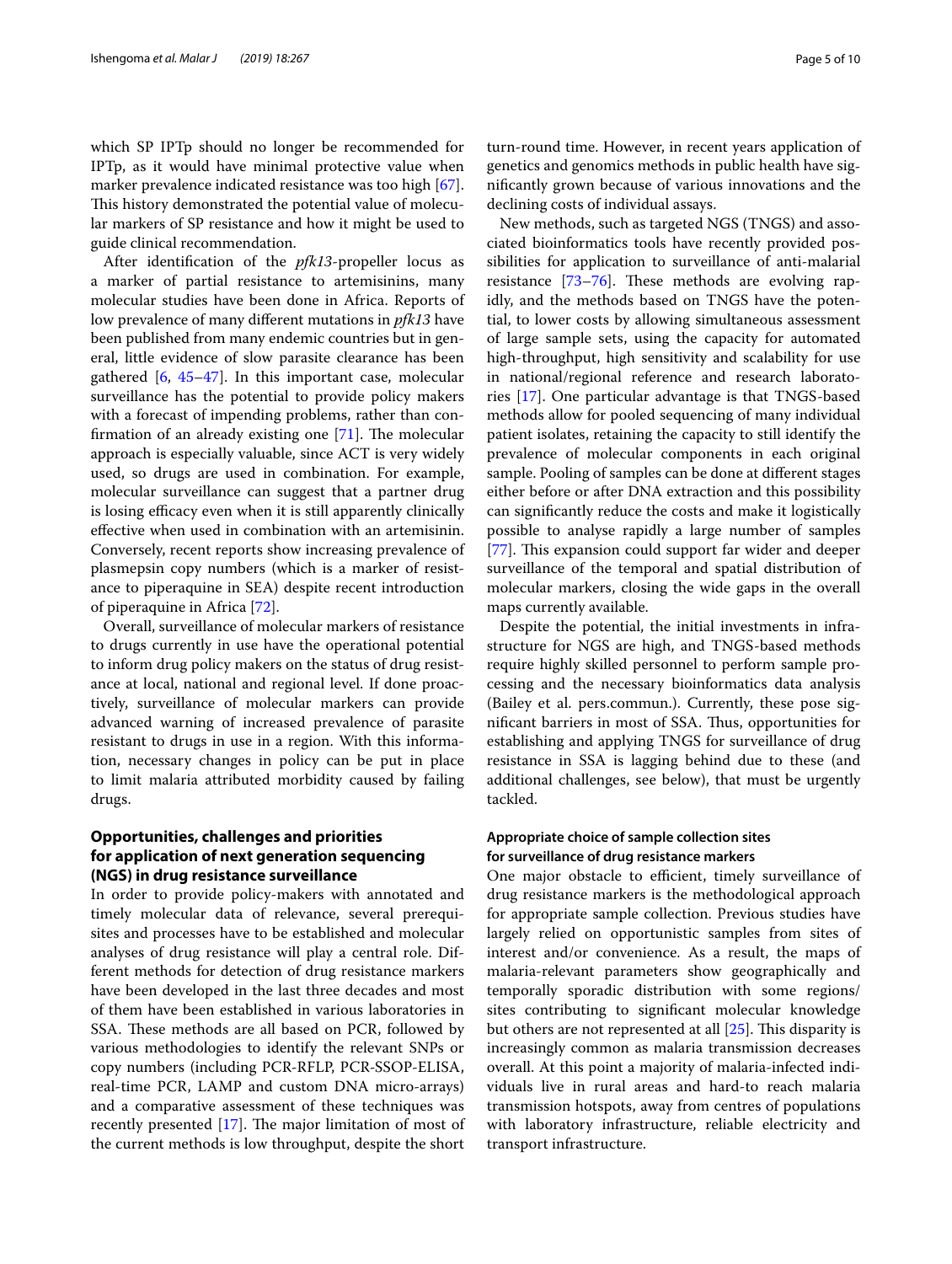Currently, there are no guidelines for selection of surveillance sites to potentially cover areas with high risk of small populations particularly at risk for selection of resistant parasites. Perhaps worse, sites vulnerable to importation of highly multi drug resistant parasites from SEA where artemisinin resistance is currently confned may not be monitored at all. Even in countries with ongoing TES and molecular surveillance such as Tanzania [\[78](#page-8-31), [79\]](#page-9-0), the current surveillance sites might not be suitable for maximizing a chance of detecting emerging artemisinin or partner drug resistance. Guidelines for selection of the sites with sufficient geographical coverage and international connectivity are required to provide a standardized framework for inclusion of high-risk areas in order to facilitate detection of both local and imported resistant parasites.

New initiatives should be made to leverage on regular programmes and platforms which are currently implemented to obtain samples which will greatly enhance the capacity to generate nationally representative molecular data. Such programmes include national-wide demographic and health surveys (DHS), malaria indicator surveys (MIS), school-based malaria parasitological surveys and testing of pregnant women at the frst antenatal visits. Materials collected during these surveys can be cost free (RDTs) or relatively cheap to add on such as dried blood spots on filter papers (DBS). This will potentially overcome the limited sampling of convenience sampling of a few TES sites to provide population representative sampling.

## **Types of sample collection of** *Plasmodium falciparum* **positives for drug resistance surveillance**

Parasite samples for molecular surveillance of drug resistance are usually obtained by collecting small amount of blood samples, dried on filter paper (DBS). This has the advantage of being relatively non-invasive, but it is still dependent on a well-designed sampling protocol for collection, preservation and record keeping as part of malaria epidemiological or clinical trial studies. However, malaria RDTs have also been shown to be a good source of parasite DNA [\[80](#page-9-1), [81\]](#page-9-2), so retention of positive RDTs from patients represents a particularly attractive alternative. In particular, these require no extra steps for the patient and staff and the discarded RDTs can be stored easily at health centres/sentinel sites on a routine basis. Thus, these assessments of discarded RDTs would be a cost-efective strategy to facilitate creation of a sample repository for molecular surveillance of diferent markers of drug resistance; and this approach has been pilot tested in Senegal [[82\]](#page-9-3). Such setup would support an environmentally safe disposal of used RDTs that would otherwise be thrown away.

## **Advocacy for investments in molecular analytical expertise in SSA**

Currently, there is as mentioned, a lack of local capacity for genomic studies in most of SSA countries due to poor laboratory infrastructure, the shortage of skilled researchers and technicians, and lack of computing facilities. Despite a recent increase in funding from international funders, there is a lack of/inadequate support by African governments and international donors. African scientists and their collaborators need to advocate for increased domestic funding to complement the current support by international agents to build and sustain local capacity including human resources and laboratory facilities. This will increase the capacity of African institutions to attract, train and retain skilled personnel with expertise in genomics and bioinformatics; and efectively adopt and utilize genomic methods such as TNGS to support malaria elimination in Africa.

However, in most of SSA countries, there has also been limited engagement of policy makers and no calls for application of genetic/genomic studies for addressing diferent epidemiological questions with operational relevance, such as monitoring of drug resistance. As result, governments in these countries are unable to fund genomic studies partly due to neglect and insufficient funds within the domestic budget. Most of African government are unable to meet the fnancial demands required for implementing malaria control. Because of this, funding molecular surveillance of anti-malarial resistance may be seen as a low priority compared to supporting malaria interventions such as bed nets, RDTs and anti-malarial drugs. There is an urgent need to increase awareness among policy makers of the potential application of molecular surveillance for tracking anti-malarial drug resistance, particularly in the light of developments in NGS tools that potentially could facilitate timely production of informative molecular data.

To increase acceptability and utilization of molecular surveillance of drug resistance, it is critical to involve NMCPs, local partners such as academic and research institutions, and the respective local governments/communities. National programmes must attain leadership and ownership of the initiatives to ensure their sustainability. Training of key staf and some members the programme management is essential to give them a better understanding of molecular surveillance and use of genomics data to address the challenges and limitations to efectiveness of the current interventions. NMCP, local government authorities and communities also need to be sensitized and equipped to appreciate how genetic data can potentially support and infuence the process of changing malaria treatment policies. These national and local stakeholders should be involved in the planning,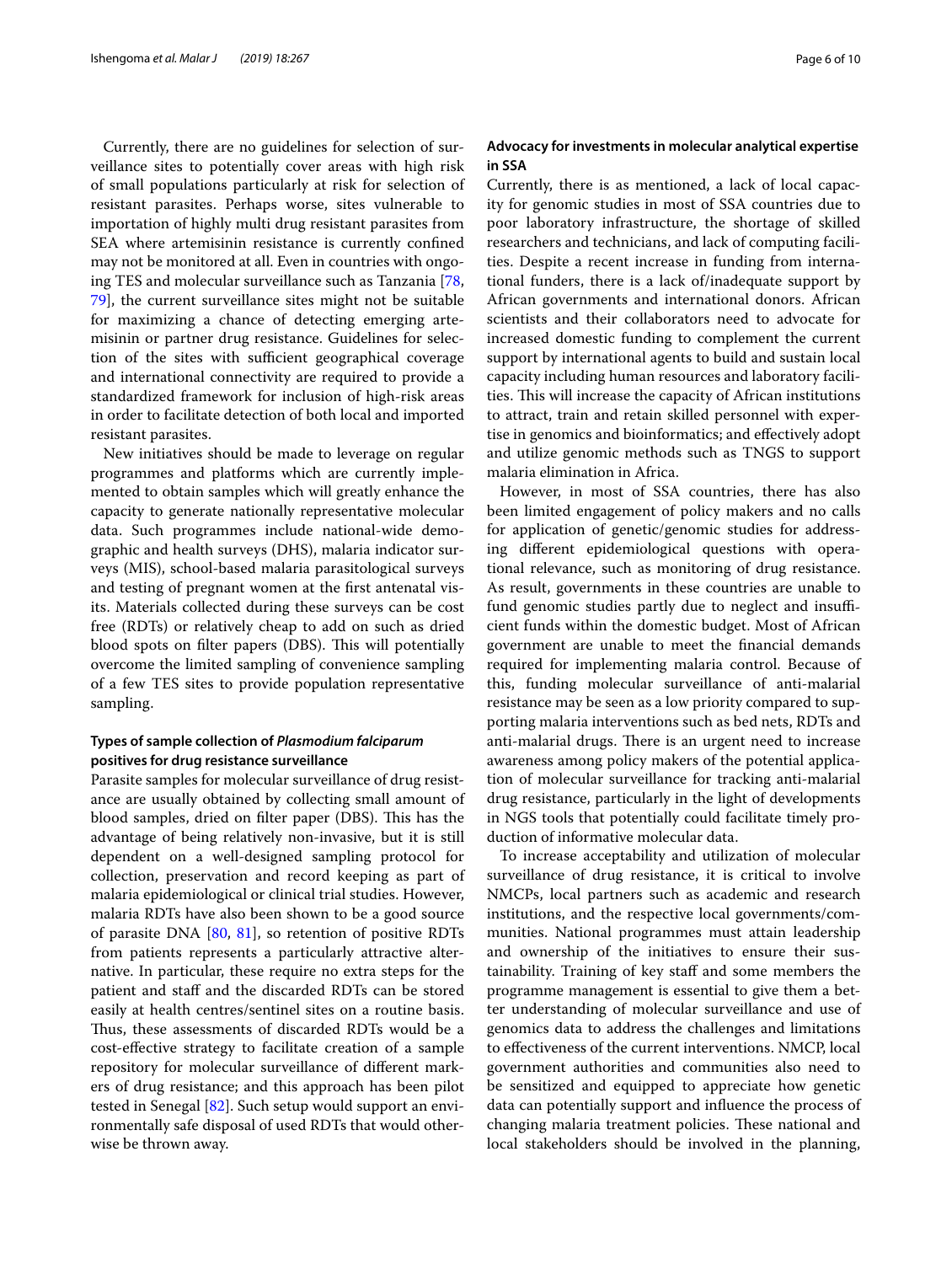and implementation of molecular surveillance activities. The studies should be designed and implemented by NMCPs in collaboration with their partners, to specifcally address questions of relevance and priority to national and local contexts. There should be a strong partnership between researchers and NMCP and local authorities with the required skills to share and appropriately disseminate research fndings to key stakeholders and policy makers. Innovative approaches, such as maps and interactive visualization tools, need to be developed and the fndings need to be reported in a language that is clearly understood by the target audience. A strong and well-designed partnership between NMCP and other local and international partners is critical to ensure that molecular surveillance data and fndings of anti-malarial drug resistance studies are appropriately utilized to guide policy formulation at national and global levels.

#### **Procurement of reagents and consumables for NGS in SSA**

In most of the countries in SSA, there is poor/lack of a reliable supply chain for reagents and consumables to facilitate timely procurement and delivery of the materials. Although research materials are ordered through the collaborating laboratories in Europe and USA, they often get stuck at the customs for several months before they can be delivered to the laboratories. There is a growing market of local suppliers of reagents and consumables, which is highly welcomed. However, their supplies are over-priced and not always of similar high quality as compared to supplies obtained by laboratories outside SSA. Improvement in these areas is possible but that will depend on the level of collaboration between researchers and diferent stakeholders at national, regional/province and district levels.

## **Conclusion**

NGS-based methods offer enormous potential to generate extensive, high quality molecular data to support tracking the emergence and spread of drug resistant parasites. If these systems could be developed, they could provide useful information to guide policy-makers on malaria treatment policies in close to real-time. However, several challenges need to be resolved to enable malaria endemic countries in SSA to fully utilize genomics and bioinformatics tools in the ongoing malaria control/ elimination strategies and guiding anti-malarial treatment policies. Training a critical mass of SSA researchers with expertise to generate and interpret NGS data and increasing the number of NGS platforms in SSA is essential. Then, to decide on a sampling strategy that will provide routine and temporal molecular data from across SSA is necessary to secure timely data on molecular

markers and enable early warning of any signs of resistance to ACT on the continent.

Appropriate initiatives will be required to engage NMCPs and help them to appreciate the value that molecular surveillance can bring, in addressing operational issues relevant to their local responsibilities. Researchers from malaria endemic countries especially in SSA should take a leading role in creating the awareness of key stakeholders and increased funding particularly from their governments and international agencies. They should also advocate for national/regional reference laboratories, which will build the capacity to locally generate genomics data to support malaria elimination in their respective countries.

#### **Abbreviations**

ACT: artemisinin-based combination therapy; AL: artemether–lumefantrine; ASAQ: artesunate–amodiaquine; CNVs: copy number variants; CQ: chloroquine; DBS: dried blood spots; DNA: deoxyribonucleic acid; DP: dihydroartemisinin–piperaquine; GTSm: Global Technical Strategy for malaria; IPTi: intermittent preventive treatment in infants; IPTp: intermittent preventive treatment in pregnancy; IRS: indoor residual spraying; ITNs: insecticide treated bed nets; LLINs: long-lasting insecticide-treated bed nets; RDTs: rapid diagnostic tests; NGS: next-generation sequencing; *pfcrt*: *P. falciparum* chloroquine resistance transporter gene; *pfdhfr*: *P. falciparum* dihydrofolate reductase; *pfdhps*: *P. falciparum* dihydropteroate synthase; *pfk13*: *P. falciparum kelch 13* gene; *pfmdr1*: *P. falciparum* multidrug resistance 1 gene; SEA: South East Asia; SNPs: single nucleotide polymorphisms; SP: sulfadoxine–pyrimethamine; SSA: sub-Saharan Africa; TES: therapeutic efficacy studies; TNGS: targeted NGS; WHO: World Health Organization.

#### **Acknowledgements**

DSI is partly supported by the DELTAS Africa Initiative (Grant 107740/Z/15/Z). The DELTAS Africa Initiative is an independent funding scheme of the African Academy of Sciences (AAS)'s Alliance for Accelerating Excellence in Science in Africa (AESA) and supported by the New Partnership for Africa's Development Planning and Coordinating Agency (NEPAD Agency) with funding from the Wellcome Trust (Grant 107740/Z/15/Z) and the UK government. The views expressed in this publication are those of the author(s) and not necessarily those of AAS, NEPAD Agency, Wellcome Trust or the UK government.

#### **Authors' contributions**

DSI, QS and MA conceived the idea and made a draft outlined of the manuscript. DSI and MA wrote the frst draft of the manuscript with contribution from CHS and CR. All authors read and approved the fnal manuscript.

#### **Funding**

Authors received no funding for this work.

#### **Ethics approval and consent to participate**

Not applicable.

#### **Consent for publication**

Not applicable.

#### **Competing interests**

The authors declare that they have no competing interests.

#### **Author details**

National Institute for Medical Research, Tanga Centre, Tanga, Tanzania. <sup>2</sup> Kilimanjaro Christian Medical University College, Moshi, Tanzania. 3 Department of Genome Sciences, University of Washington, Seattle, USA. 4 London School of Hygiene & Tropical Medicine, London, UK.<sup>5</sup> Centre for Medical Parasitology, Department of Immunology and Microbiology, University of Copenhagen,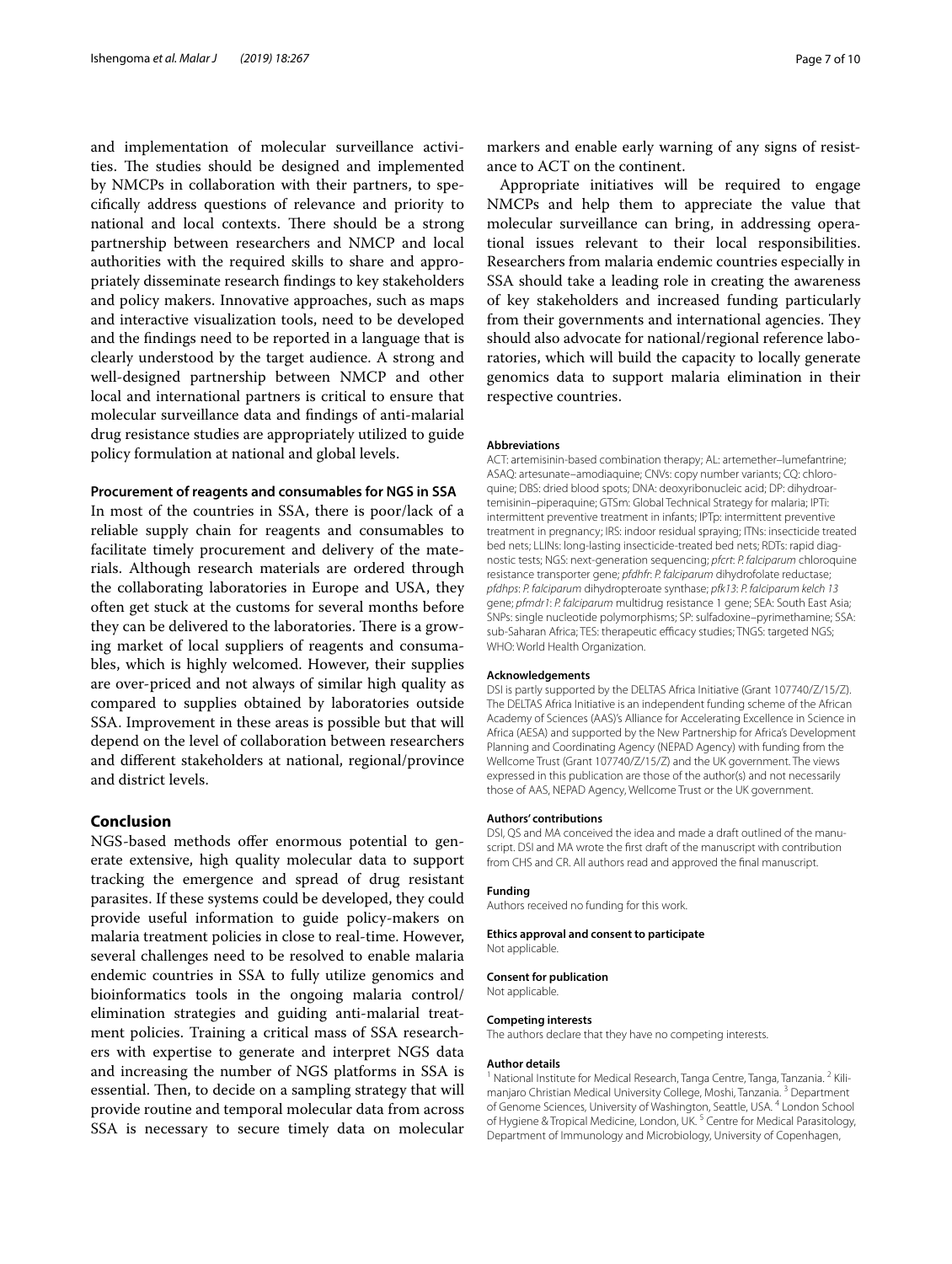Copenhagen, Denmark. 6 Department of Infectious Diseases, Copenhagen University Hospital, Copenhagen, Denmark.

# Received: 30 April 2019 Accepted: 22 June 2019

### **References**

- <span id="page-7-0"></span>1. WHO. Global technical strategy for malaria 2016–2030. Geneva: World Health Organization; 2015.
- <span id="page-7-1"></span>2. WHO. World malaria report 2017. Geneva: World Health Organization; 2017.
- <span id="page-7-2"></span>3. WHO. From malaria control to elimination: a manual for elimination scenario planning. Geneva: World Health Organization; 2014.
- <span id="page-7-3"></span>4. WHO. A framework for malaria elimination. Geneva: World Health Organization; 2017.
- <span id="page-7-4"></span>5. WHO. Global report on insecticide resistance in malaria vectors: 2010–2016. Geneva: World Health Organization; 2018.
- <span id="page-7-5"></span>6. WHO. Artemisinin resistance and artemisinin-based combination efficacy: status report. Geneva: World Health Organization; 2018.
- <span id="page-7-6"></span>7. Ashley EA, Dhorda M, Fairhurst RM, Amaratunga C, Lim P, Suon S, et al. Spread of artemisinin resistance in *Plasmodium falciparum* malaria. N Engl J Med. 2014;371:411–23.
- 8. Takala-Harrison S, Jacob CG, Arze C, Cummings MP, Silva JC, Dondorp AM, et al. Independent emergence of artemisinin resistance mutations among *Plasmodium falciparum* in Southeast Asia. J Infect Dis. 2015;211:670–9.
- <span id="page-7-7"></span>9. Tun KM, Imwong M, Lwin KM, Win AA, Hlaing TM, Hlaing T, et al. Spread of artemisinin-resistant *Plasmodium falciparum* in Myanmar: a cross-sectional survey of the K13 molecular marker. Lancet Infect Dis. 2015;15:415–21.
- <span id="page-7-8"></span>10. Leang R, Taylor WR, Bouth DM, Song L, Tarning J, Char MC, et al. Evidence of *Plasmodium falciparum* malaria multidrug resistance to artemisinin and piperaquine in Western Cambodia: dihydroartemisinin–piperaquine open-label multicenter clinical assessment. Antimicrob Agents Chemother. 2015;59:4719–26.
- <span id="page-7-9"></span>11. Wongsrichanalai C, Meshnick SR. Declining artesunate–mefoquine efficacy against falciparum malaria on the Cambodia-Thailand border. Emerg Infect Dis. 2008;14:716–9.
- <span id="page-7-10"></span>12. Price RN, Dorsey G, Ashley EA, Barnes KI, Baird JK, D'Alessandro U, et al. World antimalarial resistance network. I: clinical efficacy of antimalarial drugs. Malar J. 2007;6:119.
- <span id="page-7-11"></span>13. WHO. Methods for surveillance of antimalarial drug efficacy. Geneva: World Health Organization; 2009.
- <span id="page-7-12"></span>14. Bacon DJ, Jambou R, Fandeur T, Le Bras J, Wongsrichanalai C, Fukuda MM, et al. World antimalarial resistance network (WARN). II: in vitro antimalarial drug susceptibility. Malar J. 2007;6:120.
- <span id="page-7-13"></span>15. Picot S, Olliaro P, de Monbrison F, Bienvenu AL, Price RN, Ringwald P. A systematic review and meta-analysis of evidence for correlation between molecular markers of parasite resistance and treatment outcome in falciparum malaria. Malar J. 2009;8:89.
- <span id="page-7-14"></span>16. Costa GL, Amaral LC, Fontes CJF, Carvalho LH, de Brito CFA, de Sousa TN. Assessment of copy number variation in genes related to drug resistance in *Plasmodium vivax* and *Plasmodium falciparum* isolates from the Brazilian Amazon and a systematic review of the literature. Malar J. 2017;16:152.
- <span id="page-7-15"></span>17. Nsanzabana C, Ariey F, Beck HP, Ding XC, Kamau E, Krishna S, et al. Molecular assays for antimalarial drug resistance surveillance: a target product profle. PLoS ONE. 2018;13:e0204347.
- <span id="page-7-16"></span>18. Wellems TE, Plowe CV. Chloroquine-resistant malaria. J Infect Dis. 2001;184:770–6.
- <span id="page-7-17"></span>19. Payne D. Did medicated salt hasten the spread of chloroquine resistance in *Plasmodium falciparum*? Parasitol Today. 1988;4:112–5.
- <span id="page-7-18"></span>20. Campbell CC, Chin W, Collins WE, Teutsch SM, Moss DM. Chloroquineresistant *Plasmodium falciparum* from East Africa: cultivation and drug sensitivity of the Tanzanian I/CDC strain from an American tourist. Lancet. 1979;2:1151–4.
- <span id="page-7-19"></span>21. Fogh S, Jepsen S, Efersoe P. Chloroquine-resistant *Plasmodium falciparum* malaria in Kenya. Trans R Soc Trop Med Hyg. 1979;73:228–9.
- <span id="page-7-20"></span>22. Trape JF, Pison G, Preziosi MP, Enel C, du Desgrees LA, Delaunay V, et al. Impact of chloroquine resistance on malaria mortality. C R Acad Sci III. 1998;321:689–97.
- <span id="page-7-21"></span>23. Wongsrichanalai C, Pickard AL, Wernsdorfer WH, Meshnick SR. Epidemiology of drug-resistant malaria. Lancet Infect Dis. 2002;2:209–18.
- <span id="page-7-22"></span>24. Roper C, Pearce R, Nair S, Sharp B, Nosten F, Anderson T. Intercontinental spread of pyrimethamine-resistant malaria. Science. 2004;305:1124.
- <span id="page-7-23"></span>25. Naidoo I, Roper C. Mapping 'partially resistant', 'fully resistant', and 'super resistant' malaria. Trends Parasitol. 2013;29:505–15.
- <span id="page-7-24"></span>26. WHO. Guidelines for the treatment of malaria. Geneva: World Health Organization; 2006.
- <span id="page-7-25"></span>27. Dondorp AM, Nosten F, Yi P, Das D, Phyo AP, Tarning J, et al. Artemisinin resistance in *Plasmodium falciparum* malaria. N Engl J Med. 2009;361:455–67.
- <span id="page-7-26"></span>28. Noedl H, Se Y, Schaecher K, Smith BL, Socheat D, Fukuda MM. Evidence of artemisinin-resistant malaria in western Cambodia. N Engl J Med. 2008;359:2619–20.
- <span id="page-7-27"></span>29. Djimde A, Doumbo OK, Cortese JF, Kayentao K, Doumbo S, Diourte Y, et al. A molecular marker for chloroquine-resistant falciparum malaria. N Engl J Med. 2001;344:257–63.
- <span id="page-7-28"></span>30. Fidock DA, Nomura T, Talley AK, Cooper RA, Dzekunov SM, Ferdig MT, et al. Mutations in the *P. falciparum* digestive vacuole transmembrane protein PfCRT and evidence for their role in chloroquine resistance. Mol Cell. 2000;6:861–71.
- <span id="page-7-33"></span>31. Okell LC, Reiter LM, Ebbe LS, Baraka V, Bisanzio D, Watson OJ, et al. Emerging implications of policies on malaria treatment: genetic changes in the Pfmdr-1 gene afecting susceptibility to artemether–lumefantrine and artesunate–amodiaquine in Africa. BMJ Glob Health. 2018;3:e000999.
- <span id="page-7-32"></span>32. Venkatesan M, Gadalla NB, Stepniewska K, Dahal P, Nsanzabana C, Moriera C, et al. Polymorphisms in *Plasmodium falciparum* chloroquine resistance transporter and multidrug resistance 1 genes: parasite risk factors that afect treatment outcomes for *P. falciparum* malaria after artemether–lumefantrine and artesunate–amodiaquine. Am J Trop Med Hyg. 2014;91:833–43.
- <span id="page-7-29"></span>33. Hankins EG, Warhurst DC, Sibley CH. Novel alleles of the *Plasmodium falciparum* dhfr highly resistant to pyrimethamine and chlorcycloguanil, but not WR99210. Mol Biochem Parasitol. 2001;117:91–102.
- <span id="page-7-34"></span>34. Sibley CH, Hyde JE, Sims PF, Plowe CV, Kublin JG, Mberu EK, et al. Pyrimethamine-sulfadoxine resistance in *Plasmodium falciparum*: what next? Trends Parasitol. 2001;17:582–8.
- <span id="page-7-30"></span>35. Hyde JE. Mechanisms of resistance of *Plasmodium falciparum* to antimalarial drugs. Microbes Infect. 2002;4:165–74.
- <span id="page-7-35"></span>36. Gregson A, Plowe CV. Mechanisms of resistance of malaria parasites to antifolates. Pharmacol Rev. 2005;57:117–45.
- <span id="page-7-36"></span>37. Brooks DR, Wang P, Read M, Watkins WM, Sims PF, Hyde JE. Sequence variation of the hydroxymethyl dihydropterin pyrophosphokinase: dihydropteroate synthase gene in lines of the human malaria parasite, *Plasmodium falciparum*, with difering resistance to sulfadoxine. Eur J Biochem. 1994;224:397–405.
- 38. Cowman AF, Morry MJ, Biggs BA, Cross GA, Foote SJ. Amino acid changes linked to pyrimethamine resistance in the dihydrofolate reductase-thymidylate synthase gene of *Plasmodium falciparum*. Proc Natl Acad Sci USA. 1988;85:9109–13.
- 39. Sirawaraporn W, Sathitkul T, Sirawaraporn R, Yuthavong Y, Santi DV. Antifolate-resistant mutants of *Plasmodium falciparum* dihydrofolate reductase. Proc Natl Acad Sci USA. 1997;94:1124–9.
- 40. Snewin VA, England SM, Sims PF, Hyde JE. Characterisation of the dihydrofolate reductase-thymidylate synthetase gene from human malaria parasites highly resistant to pyrimethamine. Gene. 1989;76:41–52.
- <span id="page-7-37"></span>41. Triglia T, Cowman AF. Primary structure and expression of the dihydropteroate synthetase gene of *Plasmodium falciparum*. Proc Natl Acad Sci USA. 1994;91:7149–53.
- <span id="page-7-31"></span>42. Kublin JG, Dzinjalamala FK, Kamwendo DD, Malkin EM, Cortese JF, Martino LM, et al. Molecular markers for failure of sulfadoxine–pyrimethamine and chlorproguanil-dapsone treatment of *Plasmodium falciparum* malaria. J Infect Dis. 2002;185:380–8.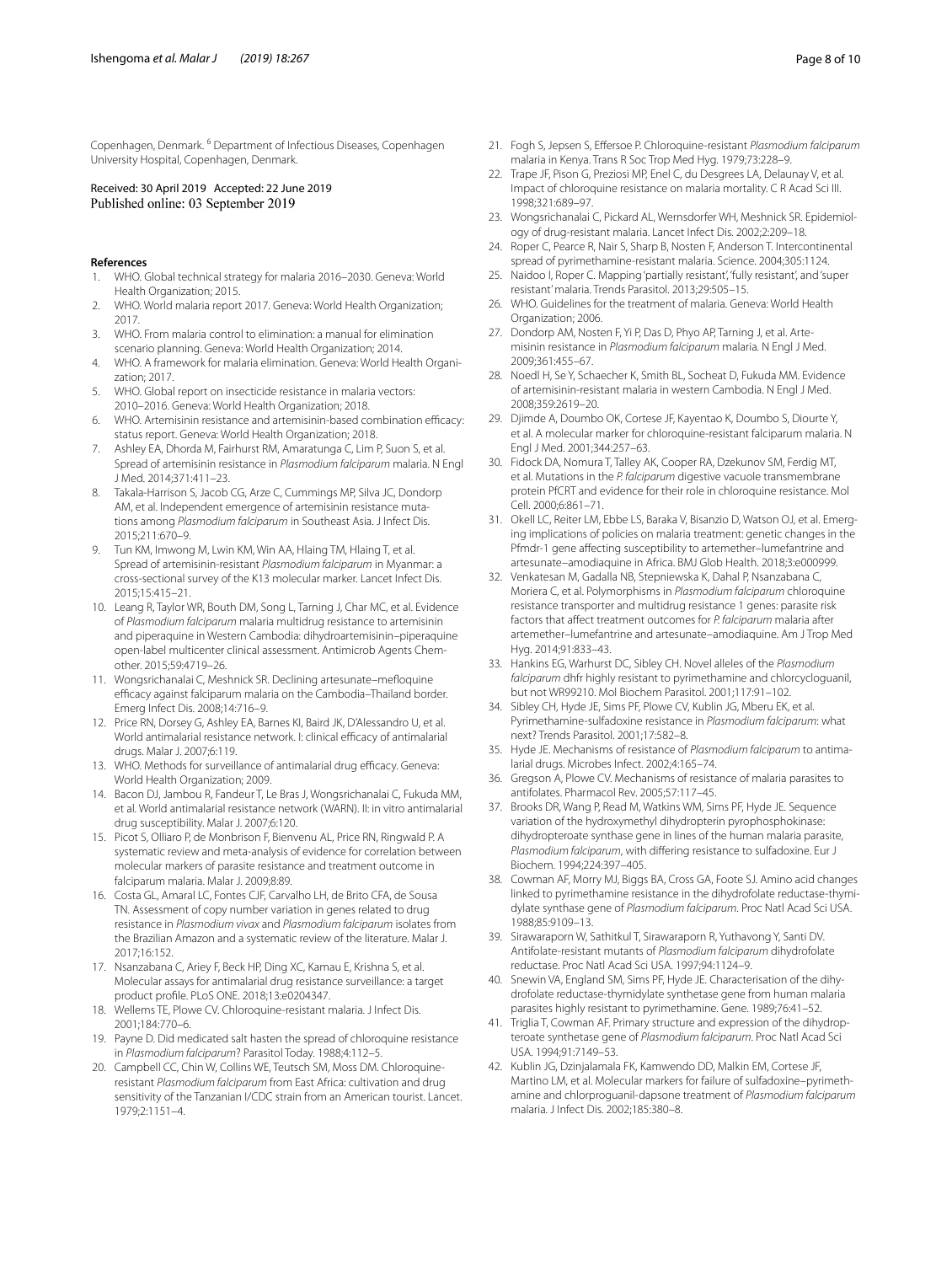- <span id="page-8-2"></span>43. Ariey F, Witkowski B, Amaratunga C, Beghain J, Langlois AC, Khim N, et al. A molecular marker of artemisinin-resistant *Plasmodium falciparum* malaria. Nature. 2014;505:50–5.
- <span id="page-8-3"></span>44. Straimer J, Gnadig NF, Witkowski B, Amaratunga C, Duru V, Ramadani AP, et al. Drug resistance. K13-propeller mutations confer artemisinin resistance in *Plasmodium falciparum* clinical isolates. Science. 2015;347:428–31.
- <span id="page-8-0"></span>45. Menard D, Dondorp A. Antimalaria drug resistance: a threat to malaria elimination. In: Wirth D, Alonso P, editors. Malaria: biology in the era of eradication. New York: Cold Spring Harbor Perspective in Medicine; 2017. p. 255–78.
- <span id="page-8-4"></span>46. Menard D, Khim N, Beghain J, Adegnika AA, Shaful-Alam M, Amodu O, et al. A worldwide map of *Plasmodium falciparum* K13-propeller polymorphisms. N Engl J Med. 2016;374:2453–64.
- <span id="page-8-1"></span>47. WWARN K13 Genotye-Phenotye Study Group. Association of mutations in the *Plasmodium falciparum* Kelch13 gene (Pf3D7\_1343700) with parasite clearance rates after artemisinin-based treatments-a WWARN individual patient data meta-analysis. BMC Med. 2019;17:1.
- <span id="page-8-18"></span>48. Alifrangis M, Enosse S, Khalil IF, Tarimo DS, Lemnge MM, Thompson R, et al. Prediction of *Plasmodium falciparum* resistance to sulfadoxine/ pyrimethamine in vivo by mutations in the dihydrofolate reductase and dihydropteroate synthetase genes: a comparative study between sites of difering endemicity. Am J Trop Med Hyg. 2003;69:601–6.
- 49. Greenhouse B, Slater M, Njama-Meya D, Nzarubara B, Maiteki-Sebuguzi C, Clark TD, et al. Decreasing efficacy of antimalarial combination therapy in Uganda is explained by decreasing host immunity rather than increasing drug resistance. J Infect Dis. 2009;199:758–65.
- <span id="page-8-19"></span>50. Enevold A, Nkya WM, Theisen M, Vestergaard LS, Jensen AT, Staalsoe T, et al. Potential impact of host immunity on malaria treatment outcome in Tanzanian children infected with *Plasmodium falciparum*. Malar J. 2007;6:153.
- <span id="page-8-20"></span>51. Djimde AA, Doumbo OK, Traore O, Guindo AB, Kayentao K, Diourte Y, et al. Clearance of drug-resistant parasites as a model for protective immunity in *Plasmodium falciparum* malaria. Am J Trop Med Hyg. 2003;69:558–63.
- <span id="page-8-5"></span>52. Tinto H, Guekoun L, Zongo I, Guiguemde RT, D'Alessandro U, Ouedraogo JB. Chloroquine-resistance molecular markers (Pfcrt T76 and Pfmdr-1 Y86) and amodiaquine resistance in Burkina Faso. Trop Med Int Health. 2008;13:238–40.
- <span id="page-8-6"></span>53. Malmberg M, Ferreira PE, Tarning J, Ursing J, Ngasala B, Bjorkman A, et al. *Plasmodium falciparum* drug resistance phenotype as assessed by patient antimalarial drug levels and its association with pfmdr1 polymorphisms. J Infect Dis. 2013;207:842–7.
- <span id="page-8-7"></span>54. Ecker A, Lehane AM, Clain J, Fidock DA. PfCRT and its role in antimalarial drug resistance. Trends Parasitol. 2012;28:504–14.
- <span id="page-8-8"></span>55. Sidhu AB, Verdier-Pinard D, Fidock DA. Chloroquine resistance in *Plasmodium falciparum* malaria parasites conferred by pfcrt mutations. Science. 2002;298:210–3.
- <span id="page-8-9"></span>56. Warhurst D. New developments: chloroquine-resistance in *Plasmodium falciparum*. Drug Resist Updat. 2001;4:141–4.
- <span id="page-8-10"></span>57. Sidhu AB, Uhlemann AC, Valderramos SG, Valderramos JC, Krishna S, Fidock DA. Decreasing pfmdr1 copy number in plasmodium falciparum malaria heightens susceptibility to mefoquine, lumefantrine, halofantrine, quinine, and artemisinin. J Infect Dis. 2006;194:528–35.
- <span id="page-8-11"></span>58. Price RN, Uhlemann AC, Brockman A, McGready R, Ashley E, Phaipun L, et al. Mefoquine resistance in *Plasmodium falciparum* and increased pfmdr1 gene copy number. Lancet. 2004;364:438–47.
- <span id="page-8-12"></span>59. Amato R, Lim P, Miotto O, Amaratunga C, Dek D, Pearson RD, et al. Genetic markers associated with dihydroartemisinin–piperaquine failure in *Plasmodium falciparum* malaria in Cambodia: a genotype-phenotype association study. Lancet Infect Dis. 2017;17:164–73.
- <span id="page-8-13"></span>60. Witkowski B, Duru V, Khim N, Ross LS, Saintpierre B, Beghain J, et al. A surrogate marker of piperaquine-resistant *Plasmodium falciparum* malaria: a phenotype–genotype association study. Lancet Infect Dis. 2017;17:174–83.
- <span id="page-8-14"></span>61. Ross LS, Dhingra SK, Mok S, Yeo T, Wicht KJ, Kumpornsin K, et al. Emerging Southeast Asian PfCRT mutations confer *Plasmodium falciparum* resistance to the frst-line antimalarial piperaquine. Nat Commun. 2018;9:3314.
- 62. Dhingra SK, Redhi D, Combrinck JM, Yeo T, Okombo J, Henrich PP, et al. A variant PfCRT isoform can contribute to *Plasmodium falciparum* resistance to the frst-line partner drug piperaquine. MBio. 2017;8:e00303–17.
- <span id="page-8-15"></span>63. Agrawal S, Moser KA, Morton L, Cummings MP, Parihar A, Dwivedi A, et al. Association of a novel mutation in the *Plasmodium falciparum* chloroquine resistance transporter with decreased piperaquine sensitivity. J Infect Dis. 2017;216:468–76.
- <span id="page-8-16"></span>64. Price RN, Uhlemann AC, van Vugt M, Brockman A, Hutagalung R, Nair S, et al. Molecular and pharmacological determinants of the therapeutic response to artemether–lumefantrine in multidrug-resistant *Plasmodium falciparum* malaria. Clin Infect Dis. 2006;42:1570–7.
- <span id="page-8-17"></span>65. Sisowath C, Petersen I, Veiga MI, Martensson A, Premji Z, Bjorkman A, et al. In vivo selection of *Plasmodium falciparum* parasites carrying the chloroquine-susceptible pfcrt K76 allele after treatment with artemether– lumefantrine in Africa. J Infect Dis. 2009;199:750–7.
- <span id="page-8-21"></span>66. WHO. Policy recommendation on intermittent preventive treatment during infancy with sulfadoxine–pyrimethamine (SP-IPTi) for *Plasmodium falciparum* malaria control in Africa. Geneva: World Health Organization; 2010.
- <span id="page-8-22"></span>67. WHO. Evidence Review Group: Intermittent preventive treatment of malaria in pregnancy (IPTp) with sulfadoxine–pyrimethamine (SP). Geneva: World Health Organization; 2012.
- <span id="page-8-23"></span>68. Eisele TP, Larsen DA, Anglewicz PA, Keating J, Yukich J, Bennett A, et al. Malaria prevention in pregnancy, birthweight, and neonatal mortality: a meta-analysis of 32 national cross-sectional datasets in Africa. Lancet Infect Dis. 2012;12:942–9.
- <span id="page-8-24"></span>69. Eisele TP, Larsen D, Steketee RW. Protective efficacy of interventions for preventing malaria mortality in children in *Plasmodium falciparum* endemic areas. Int J Epidemiol. 2010;39(Suppl 1):i88–101.
- <span id="page-8-25"></span>70. Van Eijk AM, Larsen DA, Kayentao K, Koshy G, Slaughter DEC, Roper C, et al. Efect of *Plasmodium falciparum* sulfadoxine–pyrimethamine resistance on the efectiveness of intermittent preventive therapy for malaria in pregnancy in Africa: a systematic review and meta-analysis. Lancet Infect Dis. 2019;19:546–56.
- <span id="page-8-26"></span>71. Harrington WE, Mutabingwa TK, Muehlenbachs A, Sorensen B, Bolla MC, Fried M, et al. Competitive facilitation of drug-resistant *Plasmodium falciparum* malaria parasites in pregnant women who receive preventive treatment. Proc Natl Acad Sci USA. 2009;106:9027–32.
- <span id="page-8-27"></span>72. Leroy D, Macintyre F, Adoke Y, Ouoba S, Barry A, Mombo-Ngoma G, et al. African isolates show a high proportion of multiple copies of the *Plasmodium falciparum* plasmepsin-2 gene, a piperaquine resistance marker. Malar J. 2019;18:126.
- <span id="page-8-28"></span>73. Rao PN, Uplekar S, Kayal S, Mallick PK, Bandyopadhyay N, Kale S, et al. A method for amplicon deep sequencing of drug resistance genes in *Plasmodium falciparum* clinical isolates from India. J Clin Microbiol. 2016;54:1500–11.
- 74. Levitt B, Obala A, Langdon S, Corcoran D, O'Meara WP, Taylor SM. Overlap extension barcoding for the next generation sequencing and genotyping of *Plasmodium falciparum* in individual patients in Western Kenya. Sci Rep. 2017;7:41108.
- 75. Nag S, Dalgaard MD, Kofoed PE, Ursing J, Crespo M, Andersen LO, et al. High throughput resistance profling of *Plasmodium falciparum* infections based on custom dual indexing and Illumina next generation sequencing-technology. Sci Rep. 2017;7:2398.
- <span id="page-8-29"></span>76. Talundzic E, Ravishankar S, Kelley J, Patel D, Plucinski M, Schmedes S, et al. Next-generation sequencing and bioinformatics protocol for malaria drug resistance marker surveillance. Antimicrob Agents Chemother. 2018;62:e02474–517.
- <span id="page-8-30"></span>77. Ngondi JM, Ishengoma DS, Doctor SM, Thwai KL, Keeler C, Mkude S, et al. Surveillance for sulfadoxine–pyrimethamine resistant malaria parasites in the Lake and Southern Zones, Tanzania, using pooling and next-generation sequencing. Malar J. 2017;16:236.
- <span id="page-8-31"></span>78. Ishengoma DS, Mandara CI, Francis F, Talundzic E, Lucchi NW, Ngasala B, et al. Efficacy and safety of artemether-lumefantrine for the treatment of uncomplicated malaria and prevalence of Pfk13 and Pfmdr1 polymorphisms after a decade of using artemisinin-based combination therapy in mainland Tanzania. Malar J. 2019;18:88.